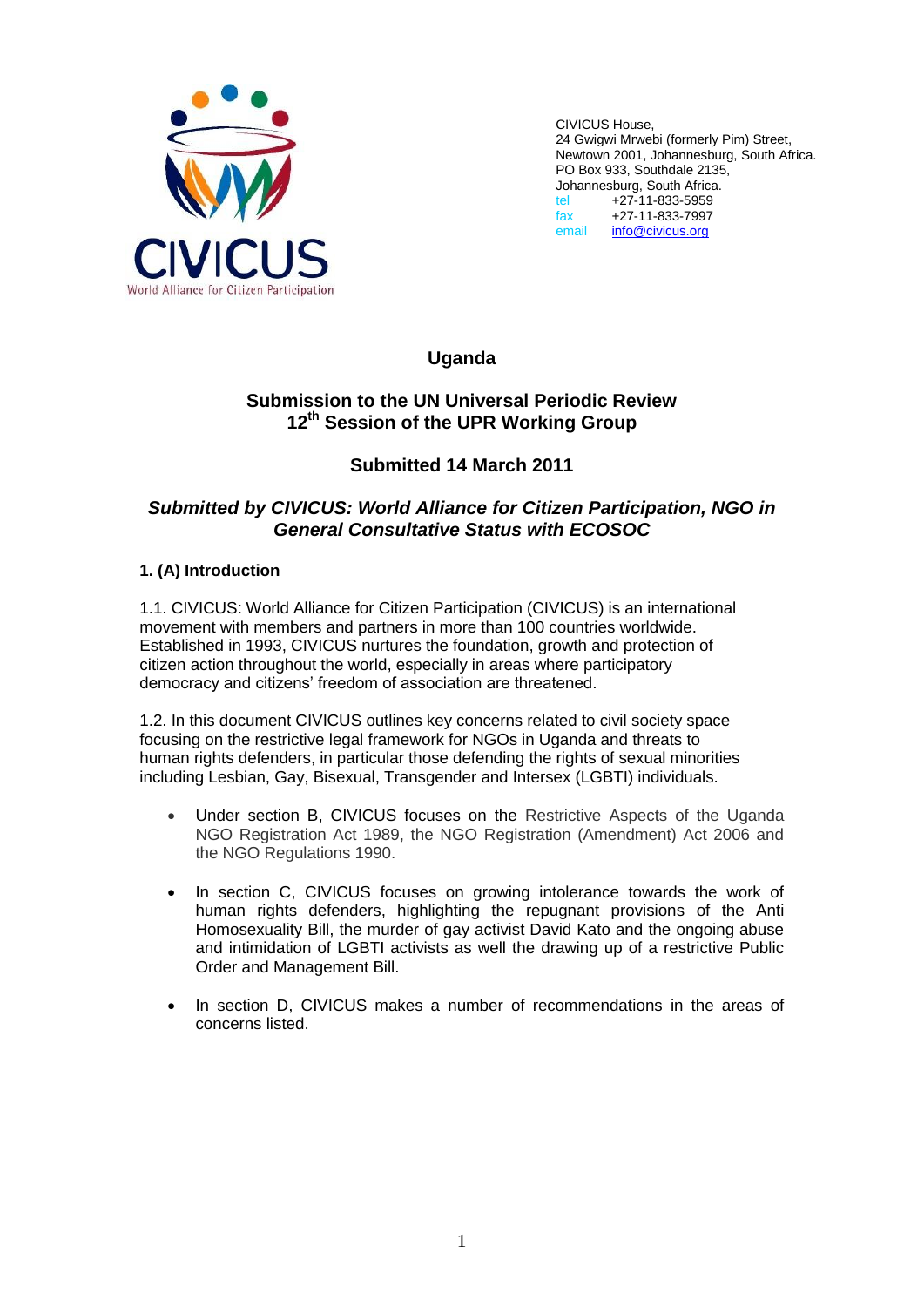#### **2. (B) Concerns Regarding Restrictive Aspects of the Uganda NGO Registration Act 1989, the NGO Registration (Amendment) Act 2006 and the NGO Regulations 1990**

#### **2.1 Overall Concerns**

2.1.1 CIVICUS recognises the constitutional commitment of the Republic of Uganda to guarantee every person the freedom of association, including the freedom to form and join associations. This right is also guaranteed to the Ugandan people under the International Covenant on Civil and Political Rights to which Uganda is a party.

2.1.2 CIVICUS and partner organisations in Uganda have expressed concern about the legislative framework governing NGOs in the country and the restrictions it places on their ability to function independently and contribute to national life. CIVICUS believes that the legal framework for the registration and operation of NGOs reflects a deep distrust of their activities and discounts their vital role in socio-political development. Key provisions in regard to the registration of NGOs create a web of bureaucratic red tape, which constitute a significant hurdle for individuals wishing to form an NGO.

2.1.3 Moreover, the functioning of NGOs is impeded by excessive executive interference in their activities. Provisions introducing personal liability for office bearers in addition to organisational liability serve to deter civil society activities. The National Board of Nongovernmental Organisations mandated to oversee NGO activity has a notably unbalanced composition including representation from security organs. Conspicuously, the Ministry for Internal Affairs - as opposed to the Ministry for Justice and Constitutional Affairs - is charged with the overall regulation of the NGO sector.

## **2.2 Cumbersome registration procedures**

2.2.1 Ideally the process of registration should be quick, simple, inexpensive, in line with the law and consistently applied.

2.2.2 Nevertheless, a lengthy and elaborate procedure is prescribed for the registration of domestic NGOs, which serves to obstruct rather than enable the freedom of association. All organisations are required to submit a written work plan to the Ministry of Planning and Economic Development and obtain its approval for the same. Applications by domestic NGOs must also be accompanied by a written recommendation by two sureties acceptable to the National Board of Nongovernmental Organisations (hereinafter the "Board'). No criteria are prescribed on what is deemed "acceptable", leaving ample scope for the exercise of discretion by the Board. Furthermore, a written recommendation is required from the chair of the Resistance Committee I which is to be endorsed by the chairs of Committees II and III as well as by the District Administrator of the area where the organisation intends to operate. By prescribing multiple authorities from whom recommendations or endorsements are required, the procedure is made complicated and time consuming, which can be daunting for people who wish to form an NGO but do not ordinarily have access to the bureaucracy or political representatives.

2.2.3 At the time of formation, certificates of registration are issued to NGOs for only one year. After the first year, registration is renewed for three years and thereafter every five years. Uncertainty regarding the renewal of registration is a serious deterrent to NGOs wishing to express independent views on contentious political issues and thereby contribute meaningfully to public debates.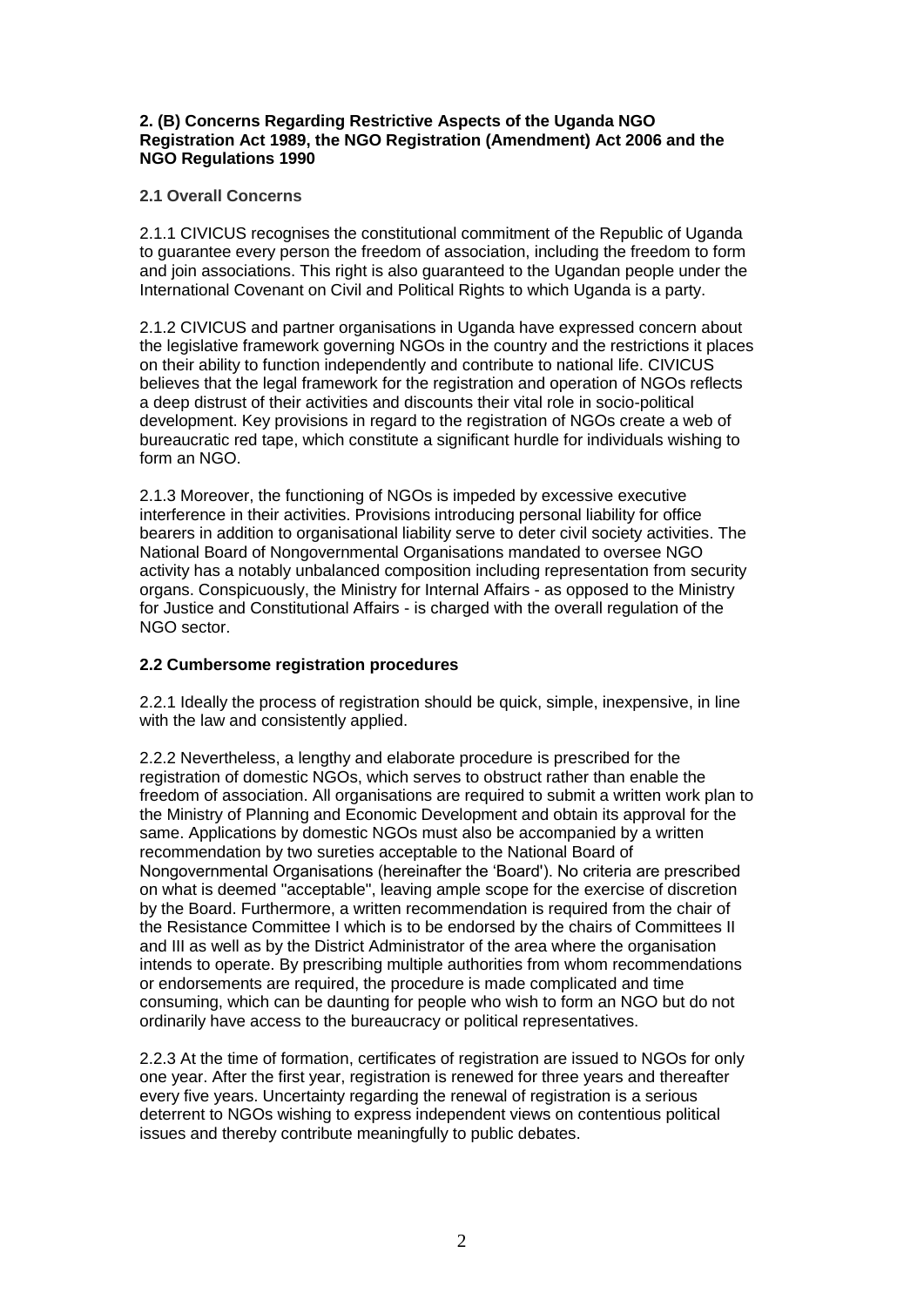### **2.3 Barriers to functioning**

2.3.1 The legal framework governing the operation of NGOs should lean towards minimum official interference in their lawful activities.

2.3.2 NGOs are not permitted to operate in Uganda without being duly registered with the Board and without a valid permit issued by the Board. Wide discretion is given to the Board to impose "conditions or directions as it may think fit" to insert in the certificate of registration. It is also not permitted for NGOs to engage in any act prejudicial to the "national interest" of Uganda. It is submitted that the term "national interest" as opposed to "public interest' is subjective and can be manipulated to suit the politics of the government of the day and prevent NGOs from offering legitimate dissent against official policies.

2.3.3 Furthermore, NGOs are prevented from making direct contact with the people in rural areas unless they have given seven days notice in writing of their intention to do so to the Resistance Committee and the District Administrator of the area. This amounts to excessive supervision and monitoring which can impede day to day project work that requires constant contact with the local population. It can also particularly hamper fact-finding missions on matters of public importance. Additionally, it prevents NGOs from swiftly moving to assist local populations on the occurrence of natural or human induced disasters in the normal course.

2.3.4 NGOs are also required in their operations to "cooperate" with Resistance Councils and Committees in the area. Such a stipulation hinders the independence and autonomy of the NGO sector. Excessive control over NGO activity is reinforced through the requirement to furnish to the District Development Committee in each area of operation with estimates of income and expenditure for consideration and *approval*. This is in addition to the requirement to submit to the Board a comprehensive annual return indicating the names of the office bearers and a list of immovable assets owned or acquired by the organisation as well as the manner in which they were acquired.

#### **2.4 Notably unbalanced composition of the NGO Board**

2.4.1 Civil society must have adequate representation and voice on any regulatory body mandated to oversee its functioning. Additionally, the regulatory body should comprise experts and those closely connected with the work of NGOs.

2.4.2 The 13 member National NGO Board only envisages three representatives of the public in its composition. The rest are representatives of various ministries, as a well as a representative each of the Prime Minister's Office, the Internal Security Organisation and the External Security Organisation. It is highly irregular to have representatives of security organisations sit on the Board who may have neither the expertise nor full comprehension of the full range of civil society activities. Moreover, their inclusion reflects a corrosive official distrust of NGOs and their contribution to society.

## **2.5 Negation of well established legal principles**

2.5.1 It is good - and well established - practice to include in legislation an appeals process for judicial review of executive actions. However, the legislative framework provides for an appeal against the Board"s refusal or revocation of a registration only to the Minister for Interior Affairs (who also appoints the chair, vice chair and other members of the Board and can give it written directions of a general or specific nature which it is bound to comply with) and does not envisage an independent appeals process in the courts of law.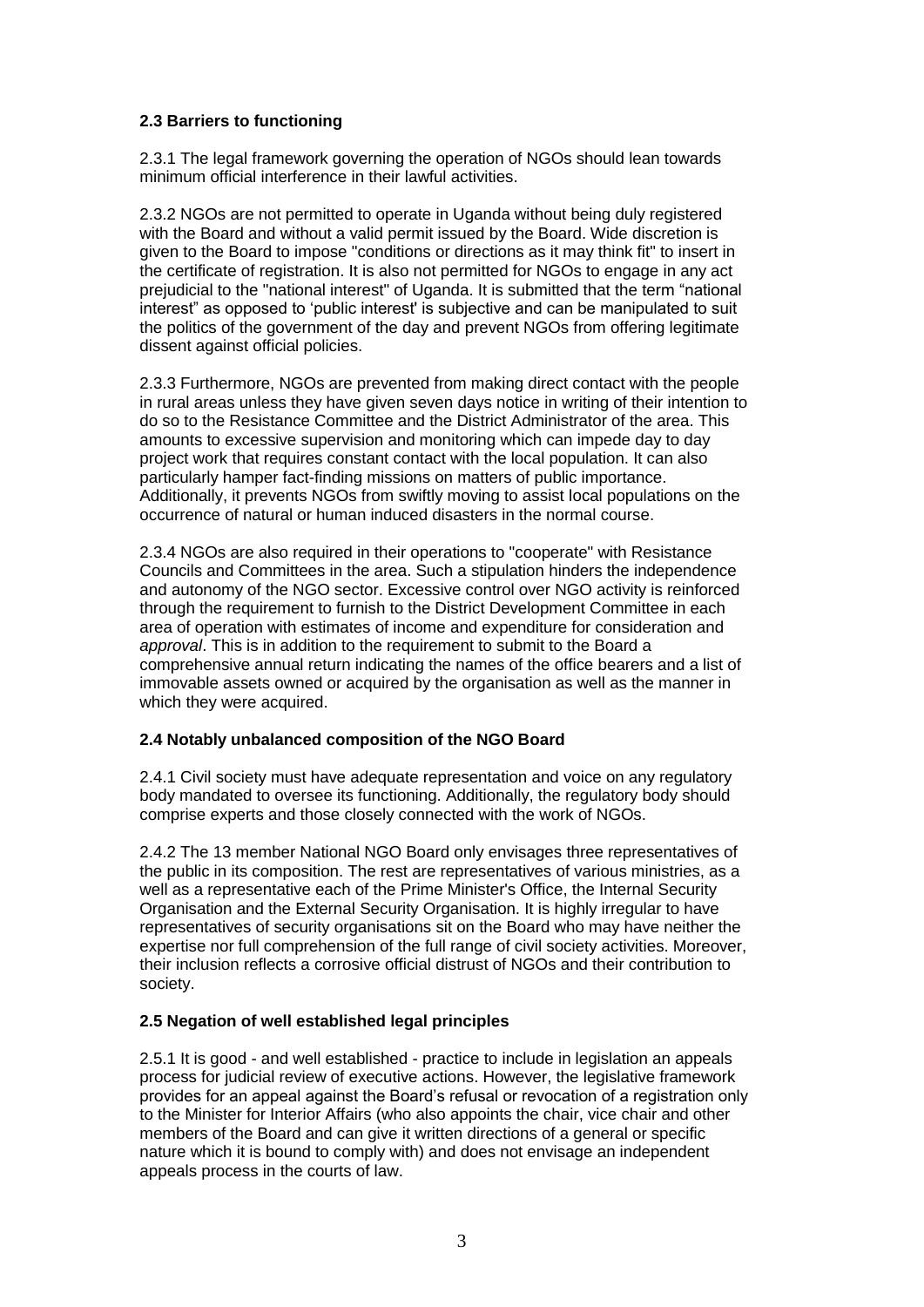2.5.2 Furthermore, the principle of limited liability (i.e. employees should not be held personally responsible for official acts committed on behalf of their organisations) should inform entities with legal personality. In contrast, when an organisation contravenes (i) any provisions of the NGO Act or, (ii) operates contrary to conditions or directions specified in its permit or, (iii) carries out any activity without a valid permit or certificate, any director or officer whose act or omission gave rise to the offence is made personally liable with a fine and/or imprisonment, in addition to a fine being imposed on the organisation. Moreover, an organisation is made liable for "all acts of its members and employees". It is unfair and unreasonable to hold an organisation responsible for the private acts of its members and employees.

### **3. (C) Growing Intolerance towards the work of Human Rights Defenders**

### **3.1 Anti-homosexuality Bill 2009**

3.1.1 In October 2009, the Anti Homosexuality Bill 2009 was introduced in the Uganda Parliament as a private member"s bill. The Bill contains derogatory references to members of the lesbian, gay, bisexual and transgender (LGBT) community as well as sexual rights activists -- whom it accuses of "seeking to impose their values of sexual promiscuity on the people of Uganda." Although the Bill has been put on hold at present, its introduction in Parliament is a blow to the protection and promotion of human rights in Uganda and a cause for serious concern.

3.1.2 The Bill through its wide ambit seeks to criminalise the work of civil society organisations that promote the rights of LGBT persons through cancellation of registration and punishment of the head of the organisation with seven years imprisonment. Other repugnant provisions of the Bill included punishment by death for HIV infected persons if they had sexual relations with a person of the same gender; life imprisonment for attempting to contract a marriage with a person of the same gender; extradition to Uganda of citizens or permanent residents if they had sexual relations with a person of the same gender; and enhanced punishment of life imprisonment for sexual relations between people of the same gender.

#### **3.2 Murder of Gay Activist David Kato and intimidation of LGBTI activists**

3.2.1 On 26 January 2011 prominent human rights activist David Kato was reported murdered in his own home after suffering several blows to the head. Previous reports indicate that he had faced increasing threats and harassment after his photograph appeared on the front page of a tabloid paper that published pictures, names and residential addresses of some members of the gay community in Uganda under the headline "Hang Them".

3.2.2 As part of a study on the Challenges Faced by Women in Civil Society in Africa, CIVICUS interacted with a number of human rights defenders who affirmed the failure of the government to address the widespread homophobia existing in Ugandan society. Testimonies by human rights defenders shared with CIVICUS reveal that rather than acting as protectors, members of the security forces are often complicit in the abuse and intimidation of LGBTI individuals and human rights defenders working to protect their rights.

#### **3.3. Public Order Management Bill 2009**

3.3.1 The Public Order Management Bill 2009 drafted by the government provides another indication of the growing intolerance for the work of human rights defenders and the shrinking civil society space in Uganda. If passed, the Bill will seriously impede the freedom of expression and peaceful assembly.